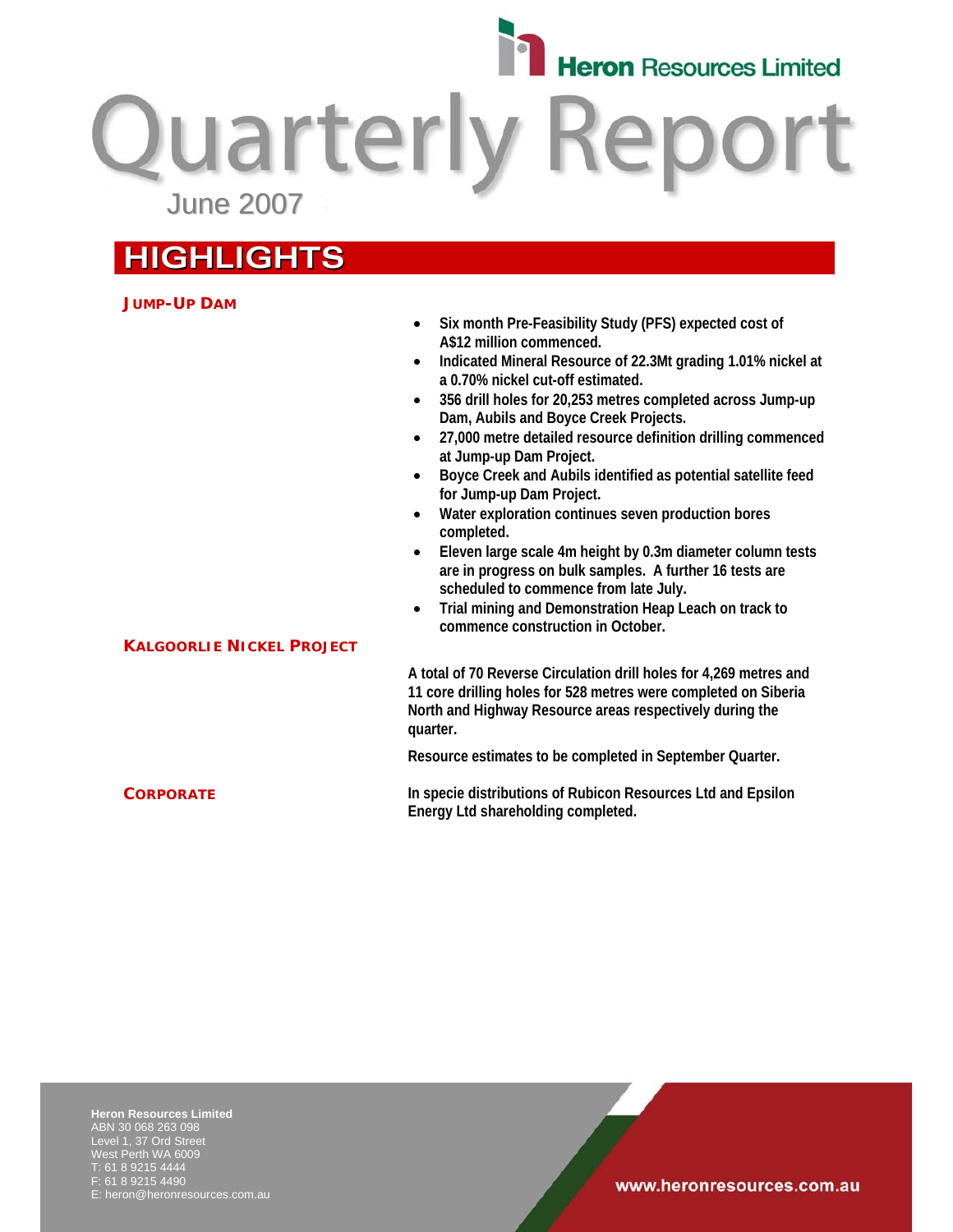# **JUMP-UP DAM PROJECT**

#### **COMMENCEMENT OF PRE-FEASIBILITY STUDY**

*Capex for a 10,000tpa Ni Project estimated at US\$300 – 350 million and operating costs of US\$3.00 - 3.20/lb at full production targeted.* 



*Six Month Pre-Feasibility Study (PFS) expected to cost A\$12 million* 

The Jump-up Dam Project Scoping Study commissioned in September 2006 to evaluate production of 5,000tpa nickel in intermediate product by heap leaching was completed.

On the basis of results from the study, the Company commenced a six month pre-feasibility study (PFS). Completion of the PFS is scheduled for October 2007 with a production rate of 10,000tpa Ni.

Heap leach technology requires demonstration at a scale which reproduces full scale conditions in order to demonstrate process risk and provide design parameters. Mining, stacking and leaching in the order of 20,000 tonnes of ore will be undertaken to evaluate the performance of the proposed operation. Mining is scheduled to commence during October 2007, with stacking and leaching scheduled to commence in late December 2007. The trial is expected to continue for approximately ten months. Heron estimates the cost of the trial mining and demonstration leaching at \$22 million over a ten month period inclusive of intermediate product pilot production.

Heron estimates capex for the 10,000tpa Project inclusive of acid plant at between US\$300 and US\$350 million and will target operating costs upon full ramp up of between US\$3.00 and US\$3.20 per pound of nickel production. Cobalt is treated as a credit to the operating cost.

The company is being assisted in the PFS by a team of leading consultants in the field including:

GRD Minproc - Plant and infrastructure engineering

Snowden Mining Industry Consultants (Snowden) – Resource evaluation and mine planning

Sinclair Knight Merz Project - Environment and project approvals

SGS Oretest - Metallurgical test work

URS - Leach pad design and geotechnical

Rapallo - Demonstration engineering and construction management

Commercial production is targeted to commence during 2009 with ramp up completed during 2010 upon completion of the acid plant construction and commissioning.

Snowden are well advanced with the mining portion of the PFS. Pit optimisation work is complete and mine design and production scheduling has commenced. The Plant and Infrastructure section of the PFS, being undertaken by GRD Minproc, is well advanced in the area of process design.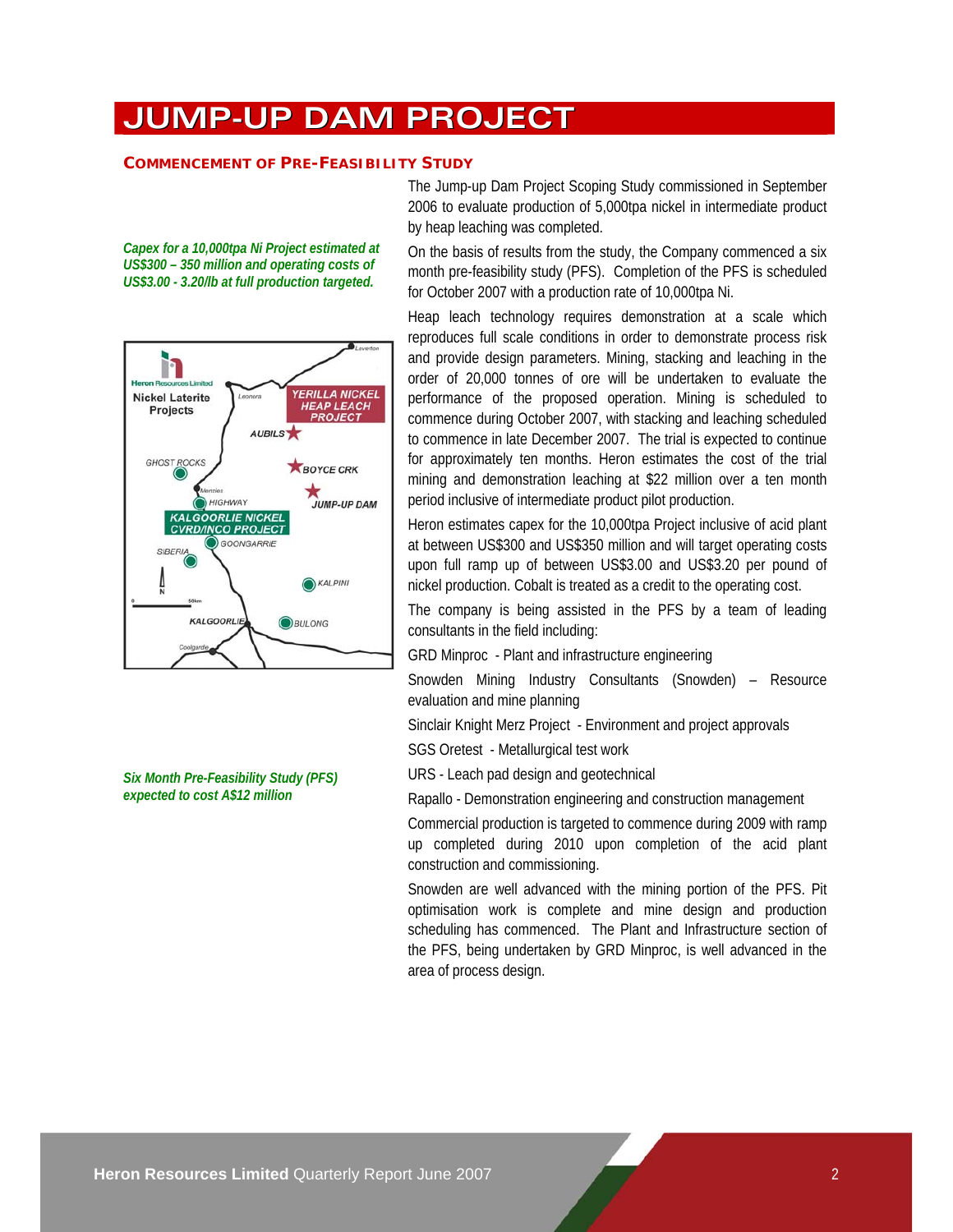#### **MINING LEASES GRANTED FOR JUMP UP DAM**

*After the end of the Quarter, the Western Australian Government granted three Mining Leases for the Jump-up Dam Project* 

After the end of the Quarter, the Western Australian Government granted three Mining Leases for the Jump-up Dam Project. The granting of these tenements, for a renewable term of 21 years, provides the Company with certainty of tenure for the Jump-up Dam Project and continues the Project's positive momentum.

The Mining Leases cover some 3,360 hectares and will be of sufficient size to support all of the necessary mining and processing infrastructure over the life of the Project.

Granting of the Mining Leases was another positive step for the Jump-up Dam Project allowing Heron to proceed with trial mining and leaching to demonstrate the viability of the Jump-up Dam Project commencing last quarter 2007.

#### **MINERAL RESOURCE ESTIMATE COMPLETED**



The Company announced on 31st of May an updated mineral resource estimate for the Jump-up Dam Project of 22.3Mt grading 1.01% nickel in the Indicated category reported at a 0.7% nickel cut-off. This lies within a total (Inferred and Indicated) Mineral Resource of 52.8Mt grading approximately 0.79% nickel at a 0.5% nickel cut-off. The updated resource includes an additional 410 holes for 22,684 metres drilled by Heron. Snowden's estimate is based on sample data supplied by Heron. The samples were obtained from a total of 750 Reverse Circulation (RC) drill holes generally spaced on an 80 metre by 40 metre grid pattern. RC drilling results have been checked with twinned HQ triple tube core drill holes (13 holes for 735 metres).

The mineral resource estimate improves confidence in the Jump-up Dam resource base providing sufficient tonnages at approximately 1% nickel to potentially feed the proposed 10,000tpa nickel heap leach operation for an initially planned 15 year mine life. Snowden are undertaking mine planning based on the updated Indicated mineral resource estimate.

Two RC drilling rigs are currently on site at Jump-up Dam, drilling selected areas to improve resource definition and positioning of the trial-pit locations. The rigs are drilling in the northwest and southeast respectively of the deposit. The deposit comes to the surface in both these areas and represents areas where the early years ore-feed to the operation may come from. This drilling also represents the commencement of the drill-out phase for the definitive feasibility study. A total program of 27,000m of resource definition drilling to commence conversion of the resource to measured is planned over the course of the feasibility studies to bring a portion of the resource base into the measured category.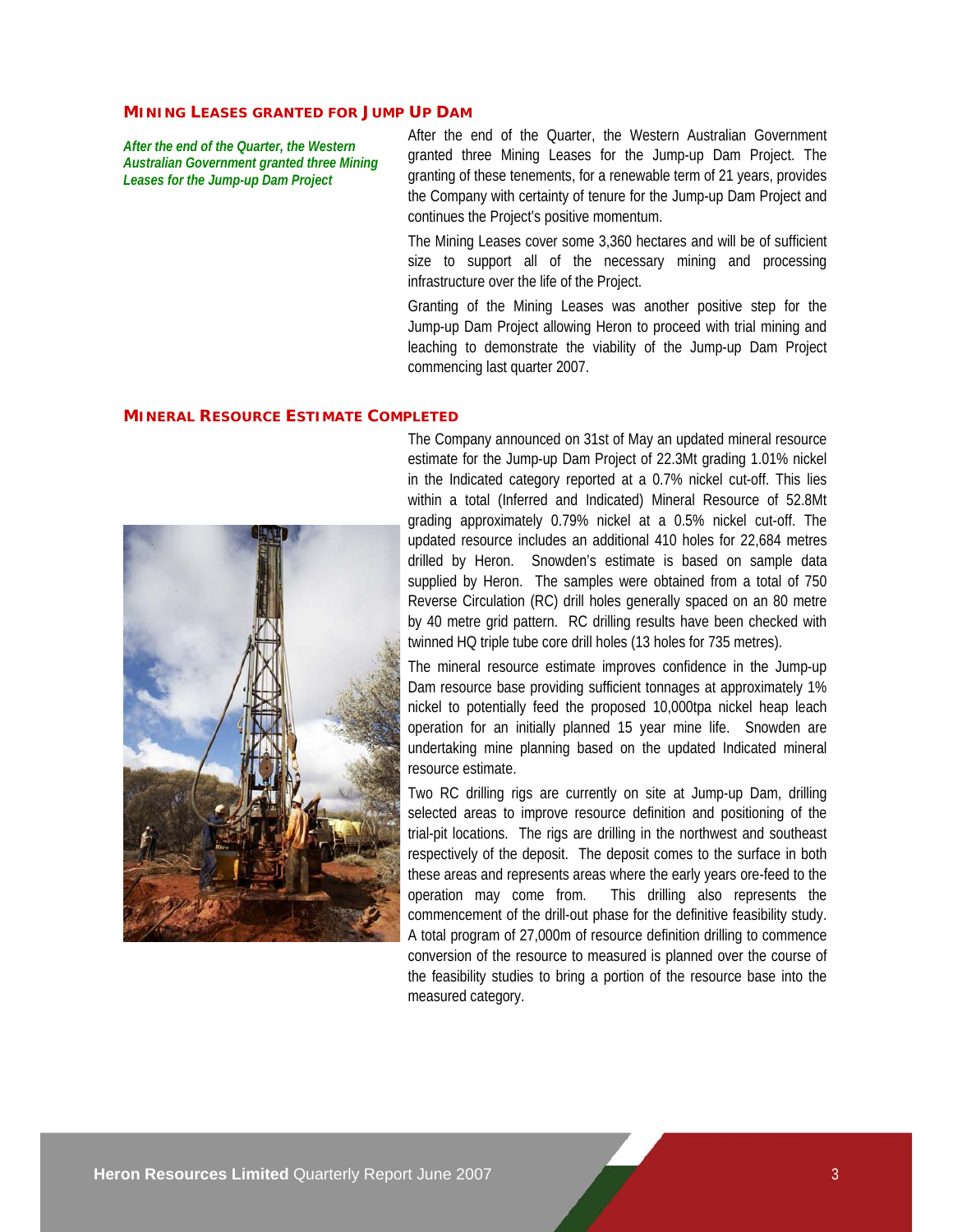### **METALLURGICAL TESTWORK**

*Results deliver an incremental improvement over those of the 1m sighter column test work conducted for the Scoping Study these will be confirmed during the September quarter testing.* 



### **DEMONSTRATION HEAP LEACH**

*A 20,000 tonne Demonstration Heap Leach is planned to demonstrate the full scale performance of the proposed heap leach process and to provide detailed design information.* 

Eleven large scale 4, 2 and 1m height by 0.3m diameter column tests are in progress on bulk samples from costean trenching. Preparation of Calweld drill sample for metallurgical test work is complete. Agglomeration test work on ore type and resource composites from this material has commenced.

Investigations include optimisation of agglomeration conditions and leach solution chemistry.

A further 16 tests are scheduled to commence from late July on Calweld drill sample composites.

Geotechnical testing of feed agglomerate and leach residue materials has commenced. These tests are used to determine critical heap leach design parameters such as stack height and percolation rate. Geochemical test work on mine waste and leach residue material for environmental assessment has also commenced.

Batch test work has commenced for downstream processing of pregnant leach solution from column tests. This work includes iron removal, mixed nickel and cobalt hydroxide precipitation and mixed nickel and cobalt sulphide precipitation.

A 20,000 tonne Demonstration Heap Leach is planned to demonstrate the full scale performance of the proposed heap leach process and to provide detailed design information. Permitting activities for the Demonstration Heap Leach are well advanced. The clearing permit application has been submitted. The Mining Proposal document is well advanced and is expected to be submitted in early August.

The sites for two shallow open pits to win the ore required for the heap leach have been selected. Pit designs and contract tender documents are in preparation. Grade control drilling is planned to commence in August over these sites. The process design package for the heap leach facility has been completed. Detailed engineering will commence in late July. A second hand agglomeration drum has been purchased and refurbished. Procurement of other equipment has commenced. It is anticipated that construction will take place in October and November with stacking commencing in December 2007.

An experienced Site Manager has been appointed for the Demonstration Heap Leach activities.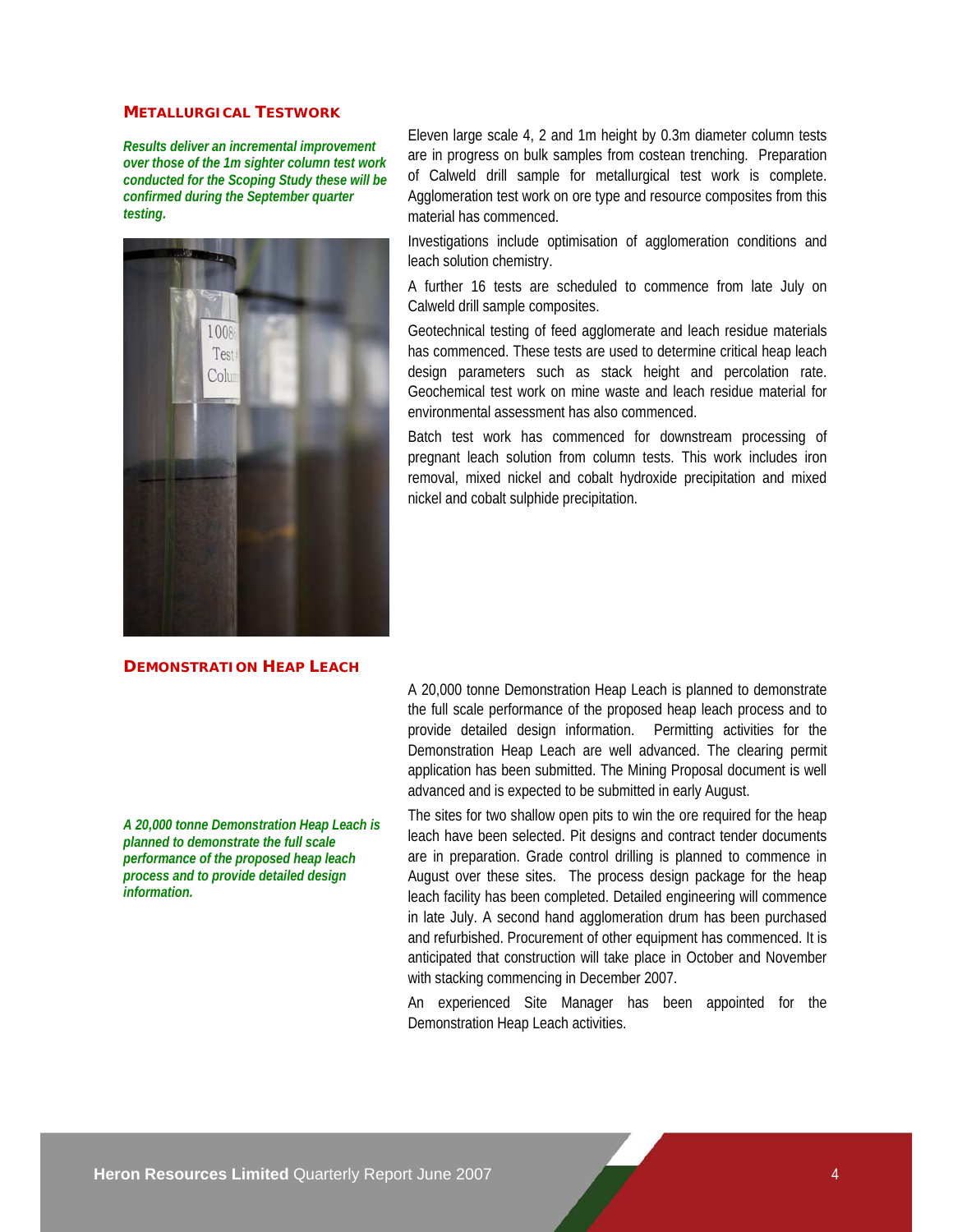#### **WATER EXPLORATION**

*Bores within 10km of the Project are being established to provide immediate water for trial mining and camp requirements* 

A total of 92 exploration bores and seven test production bores were completed during the quarter. Three test production bores, established approximately 1km apart in the Aubils area, some 60km north of the Project, have returned good results with sustainable flows of approximately 450 kilolitres per day from each bore. Salinity ranged between 1,400TDS and 75,000TDS which is in line with expectations. Other bores within 10km of the Project are being established to provide immediate water for trial mining and camp requirements.

### **ESTABLISHMENT OF SATELLITE RESOURCE AREA**

*Potential satellite resources provide further scale for the Jump-up Dam Project* 

Two new areas of nickel laterite mineralisation within trucking distance (30km to 60km) of the Project were delineated during the quarter. They provide further upside for the Project. These satellite areas are also being assessed for the potential to ship ore to third party operations. These areas will be proved up to an inferred resource category in the coming months.

### **AUBILS PROJECT**

#### **DRILL RESULTS**

*Infill RC drilling to a 160m x 80m pattern is scheduled to commence during the next quarter to enable estimation of an Inferred Mineral Resource.* 



The Aubils Project (HRR 100%) is located some 60km north-northwest of the Jump-up Dam site. Drilling in the quarter totalled 121 holes for 7,542m on nominal 320m x 160m grid. As previously reported several encouraging results based on a 0.75% nickel lower cut-off included:

AURC050: 10m @ 1.29% Ni from 6m depth;

AURC058: 14m @ 1.19% Ni from 10m depth;

AURC064: 10m @ 1.34% Ni from 14m depth;

AURC068: 24m @ 1.18% Ni from 6m depth;

AURC143: 28m @ 1.42% Ni from 6m depth;

AURC144: 6m @ 1.26% Ni from 18m depth.

Infill RC drilling to a 160m x 80m pattern is scheduled to commence during the next quarter to enable estimation of an Inferred Mineral Resource. Exploration licence E39/1228 was granted permitting drilling on the potential extensions of the mineralisation.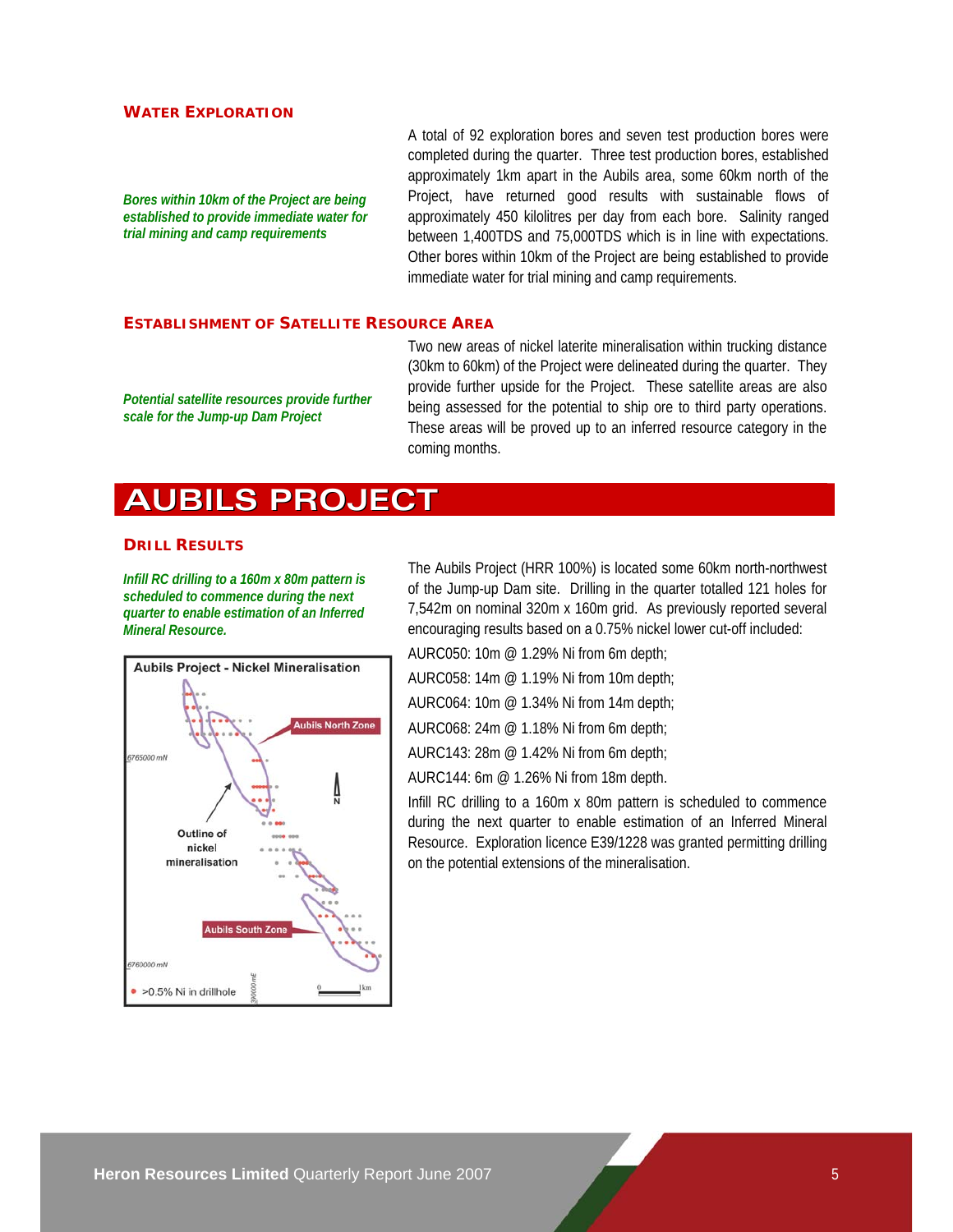### **BOYCE CREEK PROJECT**

### **DRILL RESULTS**

*These zones will form the basis for estimation of an initial Inferred Resource* 



The Boyce Creek Project (HRR100%) is located some 25km northwest of the Jump-up Dam site. Drilling during the quarter totalled 158 holes for 8,241m on nominal 160m x 80m grid pattern. Drilling delineated three northwest trending zones of nickel laterite mineralisation. These zones form the basis for estimation of an initial Inferred Resource. Significant intercepts included based on a 0.75% nickel lower cut-off:

YERC093: 14m @ 1.22%Ni from 10m depth;

YERC096: 12m @ 1.20% Ni from 4m depth;

YERC116: 8m @ 1.17% Ni from 26m depth;

YERC118: 26m @ 1.15% Ni from 2m depth;

YERC180: 22m @1.02%Ni from 6m depth;

YERC189: 20m @1.08% Ni from 18m depth and

YERC190: 26m @ 1.00% Ni from 14m depth.

Drilling during the quarter totalled 158 holes for 8,241m on nominal 160m x 80m grid pattern. From this drilling, a number of northwest trending zones of nickel laterite mineralisation have been delineated that will form the basis of an initial Inferred Resource estimate that is currently being calculated.

### **KALGOORLIE NICKEL PROJECT**

A total of 70 Reverse Circulation (RC) drill holes for 4,269 metres and 11 core drilling holes for 528 metres were completed on Siberia North and Highway Resource areas respectively during the quarter.

At Siberia North, the majority of the holes were drilled in order to close the drill spacing to approximately 400mx80m. Intercepts above a cut-off 0.5% Ni over a minimum width of 2m are shown in Table 1. This drilling has shown that there are variable widths and grades of mineralization outside the existing 0.5% resource envelope.

The diamond drilling at Highway in general showed a good correlation with material types logged in the RC holes with one exception where massive magnesite was intersected in the diamond holes but not the adjacent RC hole.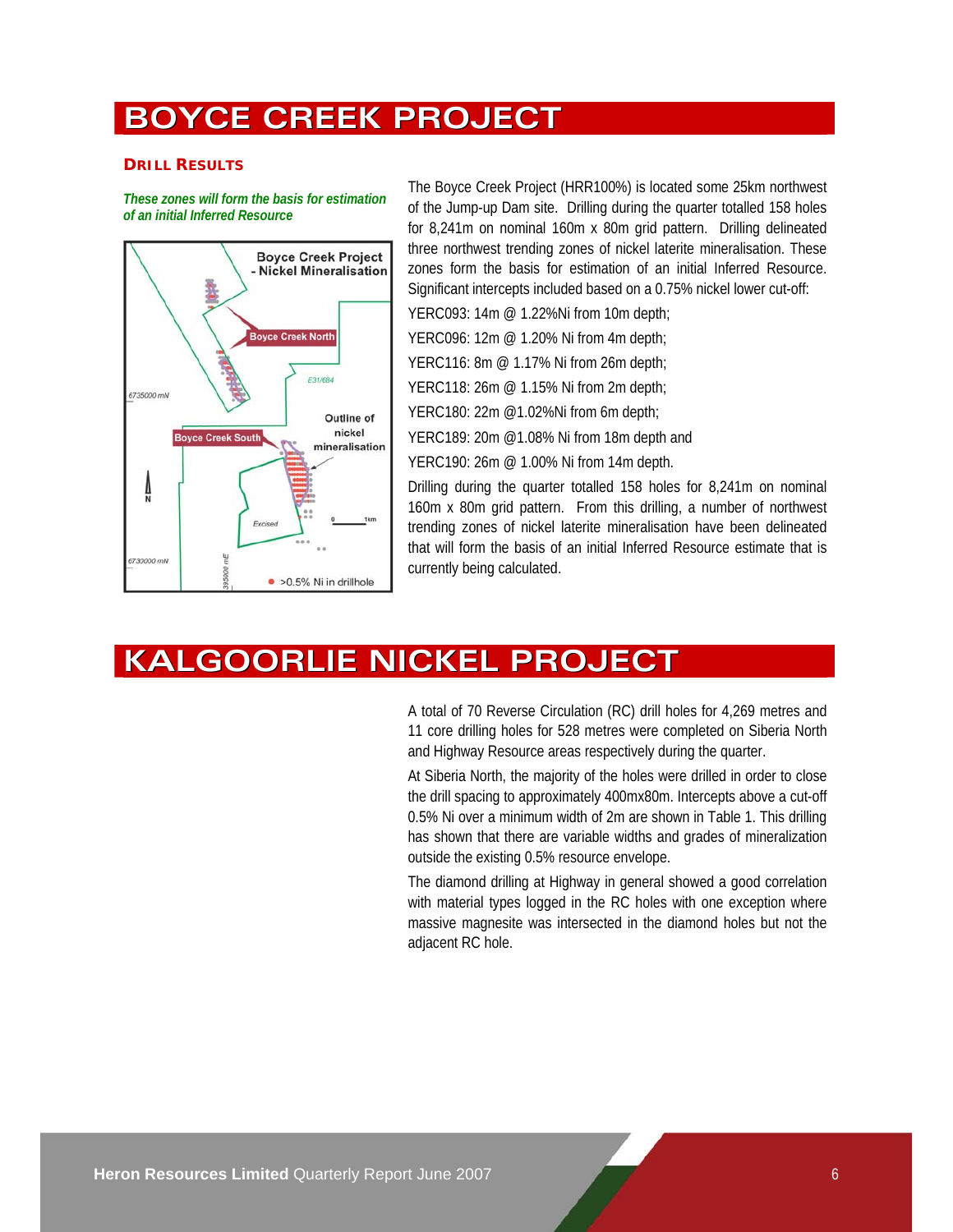

Beneficiation optimization tests on diamond core indicated that a coarse crush and scrub liberated over 95% of -75um material. Beneficiation variability tests are scheduled to be undertaken using material from the diamond drill holes from Highway during the next quarter.

Resource estimation at both Highway and Siberia North commenced during the quarter and Goon South is expected to commence in August.

An additional two Calweld holes were completed for 38.0 metres during the quarter to provide material for metallurgical testing. Beneficiation of this and previous Calweld drilling from Highway, Goon Hill and Kalpini resource areas has produced quantities of -75um material in line with expectations. Tests showed that beneficiation using saline water produced improved slurry settling over fresh water. Approximately 2.5 tonnes of -75um material has been prepared for three, five day campaigns of continuous pilot HPAL test work in the next quarter. Further tests to optimize the beneficiation of material are scheduled next quarter.

A total of 115 tests comprising of tests relating to HPAL, atmospheric leach, rheology, HPAL neutralization and leach residue settling are nearing completion for fifteen composites from five resource areas. Results will be reported at the completion of Step 2.

Eight material types from five resource areas have been submitted for column leach tests, using two acid concentrations and 1m by 10cm columns, for a total of 16 columns. At the end of the quarter the columns had been leaching for less than 20 days hence preliminary results will be reported next quarter. Mineralogical studies of the initial four material types indicated a general composition of quartz, goethite, smectite as major constituents with minor hematite, gypsum, talc, 'serpentine'- and chlorite- group minerals and contain up to 30% amorphous material.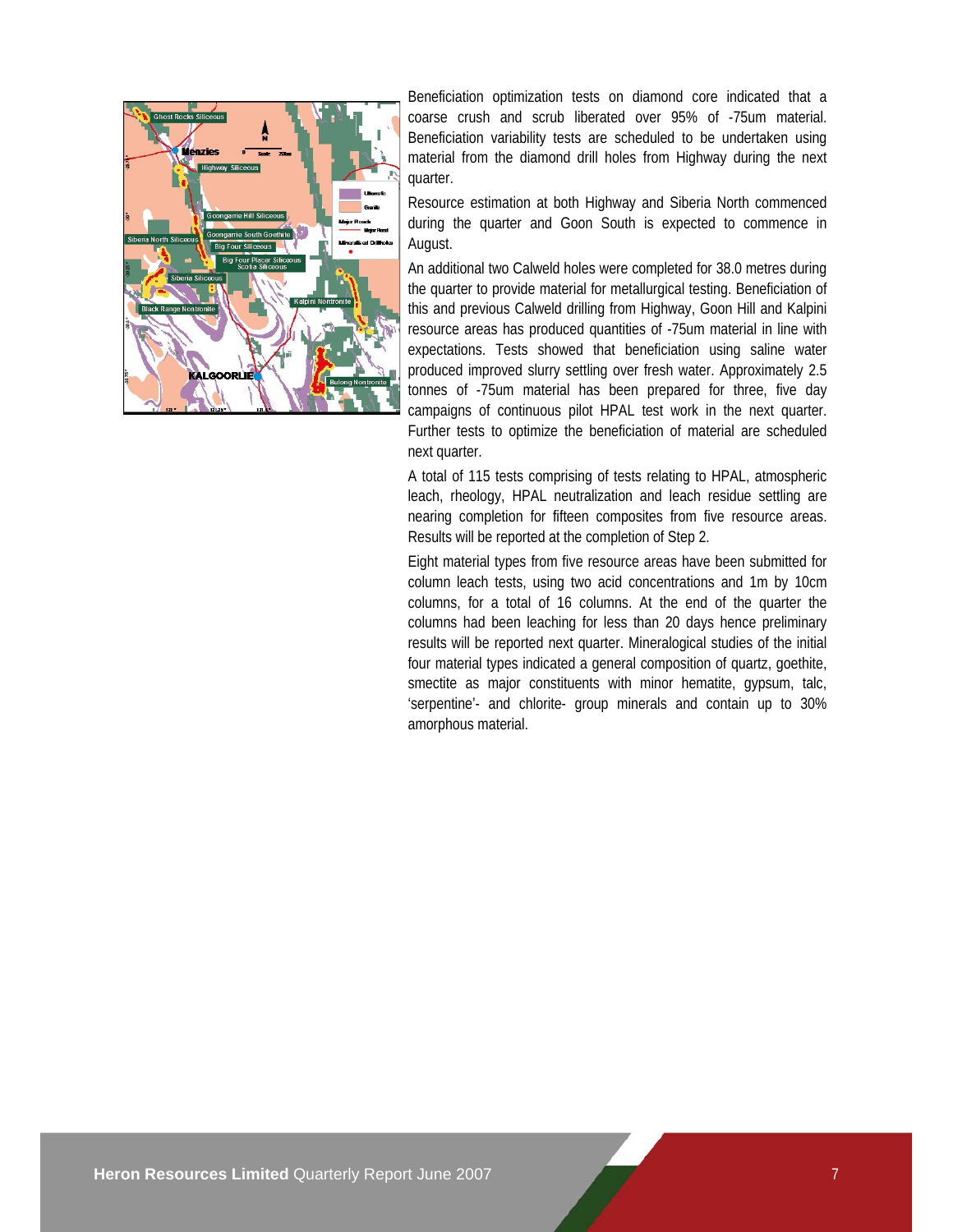**Table 1: Siberia North RC drilling results- Intercepts with a minimum cut-off = 0.5 %, 2m minimum width and 2m minimum internal dilution** 

| <b>Project</b> | <b>Hole Number</b> | MGA94 51<br>East | MGA94_51<br>North | MGA94 51<br>RL | <b>Nickel Value</b><br>(pct) | Intercept<br><b>From</b> | Intercept<br>То |
|----------------|--------------------|------------------|-------------------|----------------|------------------------------|--------------------------|-----------------|
| Siberia North  | <b>CSIR0004</b>    | 304964           | 6658752           | 422            | 10m @ 0.56                   | 44.00                    | 54.00           |
| Siberia North  | <b>CSIR0007</b>    | 305202           | 6658748           | 425            | 4m @ 0.76                    | 34.00                    | 38.00           |
| Siberia North  | <b>CSIR0008</b>    | 305294           | 6658743           | 422            | 8m @ 0.98                    | 24.00                    | 32.00           |
| Siberia North  | <b>CSIR0013</b>    | 305682           | 6658743           | 414            | 16m @ 1.04                   | 32.00                    | 48.00           |
| Siberia North  | <b>CSIR0015</b>    | 305843           | 6658743           | 413            | 6m @ 0.91                    | 16.00                    | 22.00           |
| Siberia North  | <b>CSIR0015</b>    | 305843           | 6658743           | 413            | 20m @ 0.59                   | 28.00                    | 48.00           |
| Siberia North  | <b>CSIR0016</b>    | 305925           | 6658740           | 412            | 14m @ 0.58                   | 26.00                    | 40.00           |
|                |                    |                  |                   |                | 6m @ 0.70                    | 8.00                     | 14.00           |
|                |                    |                  |                   |                | 20m @ 0.86                   | 18.00                    | 38.00           |
| Siberia North  | <b>CSIR0019</b>    | 306163           | 6658771           | 406            | 12m @ 0.59                   | 52.00                    | 64.00           |
|                |                    |                  |                   |                | 14m @ 0.73                   | 30.00                    | 44.00           |
| Siberia North  | <b>CSIR0020</b>    | 306242           | 6658752           | 405            | 8m @ 0.74                    | 50.00                    | 58.00           |
|                |                    |                  |                   |                | 20m @ 0.57                   | 18.00                    | 38.00           |
| Siberia North  | <b>CSIR0021</b>    | 306322           | 6658753           | 405            | 10m @ 0.57                   | 42.00                    | 52.00           |
| Siberia North  | <b>CSIR0022</b>    | 306402           | 6658751           | 406            | 4m @ 0.65                    | 16.00                    | 20.00           |
|                |                    |                  |                   |                | 12m @ 0.62                   | 6.00                     | 18.00           |
| Siberia North  | <b>CSIR0023</b>    | 306483           | 6658747           | 401            | 8m @ 0.54                    | 34.00                    | 42.00           |
| Siberia North  | <b>CSIR0032</b>    | 305458           | 6657931           | 427            | 20m @ 0.84                   | 12.00                    | 32.00           |
| Siberia North  | <b>CSIR0033</b>    | 305538           | 6657934           | 424            | 18m @ 0.88                   | 14.00                    | 32.00           |
|                |                    |                  |                   |                | 4m @ 0.64                    | 12.00                    | 16.00           |
| Siberia North  | <b>CSIR0035</b>    | 305697           | 6657932           | 420            | 4m @ 0.54                    | 42.00                    | 46.00           |
| Siberia North  | <b>CSIR0036</b>    | 305766           | 6657934           | 418            | 24m @ 0.75                   | 30.00                    | 54.00           |
| Siberia North  | <b>CSIR0037</b>    | 305847           | 6657960           | 416            | 18m @ 0.63                   | 32.00                    | 50.00           |
| Siberia North  | <b>CSIR0038</b>    | 305923           | 6657960           | 415            | 22m @ 0.59                   | 10.00                    | 32.00           |
| Siberia North  | <b>CSIR0043</b>    | 306328           | 6657963           | 409.23         | 32m @ 0.65                   | 4.00                     | 36.00           |
| Siberia North  | <b>CSIR0044</b>    | 306399           | 6657960           | 410            | 6m @ 0.60                    | 52.00                    | 58.00           |
| Siberia North  | <b>CSIR0050</b>    | 304739           | 6660360           | 403            | 12m @ 0.65                   | 50.00                    | 62.00           |
| Siberia North  | <b>CSIR0051</b>    | 304818           | 6660369           | 403            | 18m @ 0.96                   | 30.00                    | 48.00           |
| Siberia North  | <b>CSIR0052</b>    | 304897           | 6660364           | 403            | 4m @ 0.62                    | 28.00                    | 32.00           |
| Siberia North  | <b>CSIR0055</b>    | 305133           | 6660367           | 402            | 12m @ 0.63                   | 44.00                    | 56.00           |
| Siberia North  | <b>CSIR0056</b>    | 305214           | 6660361           | 400            | 12m @ 0.67                   | 54.00                    | 66.00           |
| Siberia North  | <b>CSIR0057</b>    | 305296           | 6660365           | 399            | 4m @ 0.59                    | 52.00                    | 56.00           |
| Siberia North  | <b>CSIR0063</b>    | 305394           | 6659961           | 403            | 4m @ 0.65                    | 22.00                    | 26.00           |
| Siberia North  | <b>CSIR0066</b>    | 305719           | 6659953           | 400            | 4m @ 0.61                    | 44.00                    | 48.00           |
| Siberia North  | <b>CSIR0068</b>    | 306148           | 6659555           | 400            | 2m @ 0.56                    | 40.00                    | 42.00           |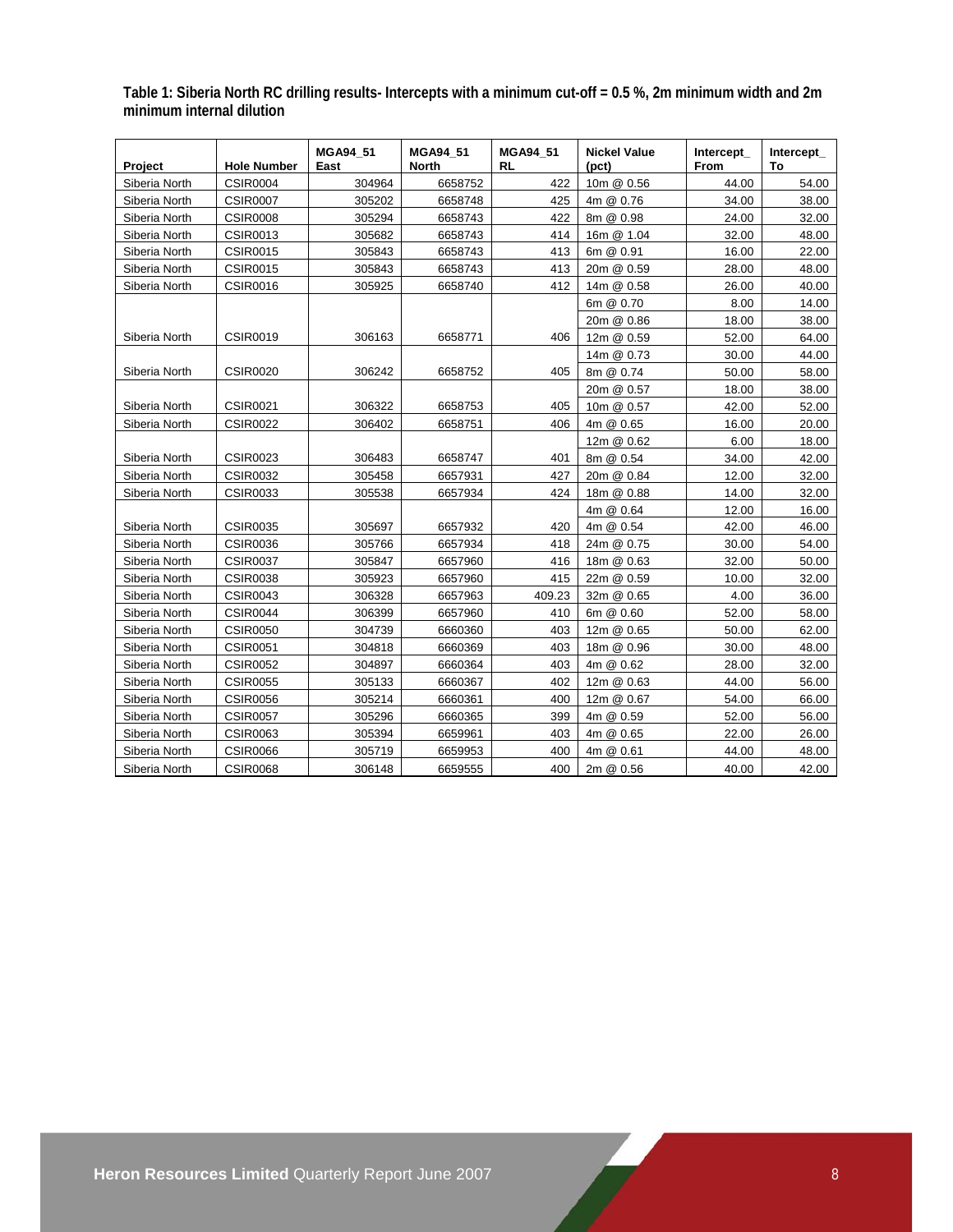# **CORPORATE**

**In Specie Distributions** 

Heron's shareholding in Rubicon Resources Ltd has been distributed to Heron shareholders with effect on 17 May 2007.

Heron's shareholding in Epsilon Energy Ltd has been distributed to Heron shareholders with effect on 15 June 2007.

### **Bulong Tenements**

On 1 February Heron advised the market that it had been informed by LionOre Australia (Avalon) Pty Ltd, of its intention to terminate negotiations with Heron in relation to access to the Bulong Avalon Resources, which Heron entered into an agreement to purchase from the Receiver of the Bulong Group of Companies on 8 April 2004.

Heron is reviewing its position in view of this information and will advise the market once it has decided upon its course of action on the matter.

### **JORC Compliance Statements**

N. Math Longwort

**Mathew Longworth Managing Director** 

The information in this report that related to Mineral Resources at Jump-up Dam is based on information compiled by Andrew F Ross who is a Fellow of the Australasian Institute of Mining and Metallurgy. Andrew F Ross is an employee of Snowden Mining Industry Consultants and has sufficient experience that is relevant to the style of mineralisation and type of deposit under consideration, and to the resource estimation activity that he is undertaking to qualify as Competent Person as defined in the 2004 Edition of the 'Australasian Code for Reporting of Exploration Results, Mineral Resources and Ore Reserves. Andrew F Ross consents to the inclusion in this report of the matters based on his information in the form and context that it appears. Note that Mineral Resources that are not Ore Reserves do not have demonstrated viability.

The information in this report that related to Exploration and data (including drilling data, database quality, geological interpretation and density modelling) is based on information compiled by David von Perger who is a member of Australasian Institute of Mining and Metallurgy. David von Perger is a full time employee of Heron Resources Limited. David von Perger has sufficient experience that is relevant to the style of mineralisation and type of deposit under consideration, and to the exploration activity that he is undertaking to qualify as Competent Person as defined in the 2004 Edition of the 'Australasian Code for Reporting of Exploration Results, Mineral Resources and Ore Reserves. David von Perger consents to the inclusion in this report of the matters based on his information in the form and context that it appears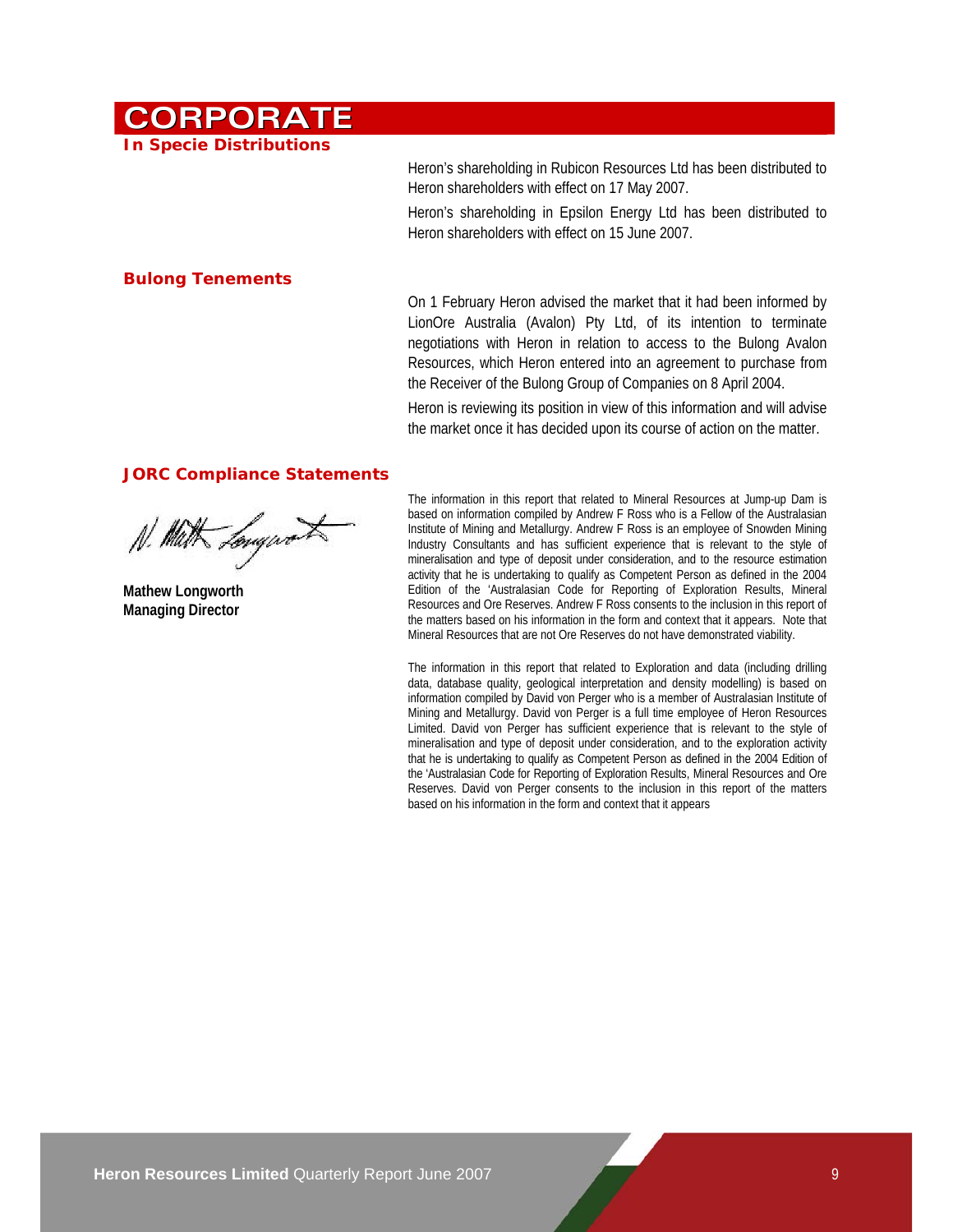### **Appendix 5B**

### **MINING EXPLORATION ENTITY QUARTERLY REPORT**

| <u>MINING EXPLORATION ENTITY QUARTERLY REPORT</u><br>Name of entity                                                                    |                                 |              |  |  |
|----------------------------------------------------------------------------------------------------------------------------------------|---------------------------------|--------------|--|--|
| <b>HERON RESOURCES LIMITED</b>                                                                                                         |                                 |              |  |  |
| ABN                                                                                                                                    | Quarter ended (current quarter) |              |  |  |
| 30 068 263 098                                                                                                                         | 30 June 2007                    |              |  |  |
|                                                                                                                                        |                                 |              |  |  |
| <b>Consolidated statement of cash flows</b>                                                                                            |                                 |              |  |  |
|                                                                                                                                        |                                 |              |  |  |
|                                                                                                                                        | <b>Current Qtr</b>              | Year to Date |  |  |
| Cash flows related to operating activities                                                                                             |                                 | (12 months)  |  |  |
|                                                                                                                                        | \$A'000                         | \$A'000      |  |  |
| Receipts from product sales and related debtors<br>1.1<br>1.2<br>Payments for: (a)<br>exploration and evaluation<br>development<br>(b) | (4, 186)                        | (8,966)      |  |  |
| production<br>(c)<br>administration                                                                                                    |                                 |              |  |  |
| (d)<br>1.3<br>Dividends received                                                                                                       | (604)                           | (3,937)      |  |  |
| Interest and other items of similar nature received<br>1.4                                                                             | 309                             | 752          |  |  |
| Interest and other costs of finance paid<br>1.5                                                                                        |                                 |              |  |  |
| 1.6<br>Income taxes paid<br>Other (provide details if material)-GST Paid<br>1.7                                                        | (190)                           | (67)         |  |  |
|                                                                                                                                        |                                 |              |  |  |
|                                                                                                                                        | (4,671)                         | (12, 218)    |  |  |
| <b>Net Operating Cash Flows</b>                                                                                                        |                                 |              |  |  |
| Cash flows related to investing activities                                                                                             |                                 |              |  |  |
| 1.8<br>Payment for purchases of: (a)<br>prospects                                                                                      | 0                               | (189)        |  |  |
| equity investment<br>(b)                                                                                                               | 0                               | (634)        |  |  |
| other fixed assets<br>(c)<br>Proceeds from sale of:                                                                                    | (1, 283)                        | (1,667)      |  |  |
| 1.9<br>(a) prospects<br>(b) equity investment                                                                                          | 49                              | 216          |  |  |
| other fixed assets<br>(c)                                                                                                              | 24                              | 24           |  |  |
| 1.10 Loans to other entities                                                                                                           |                                 |              |  |  |
| 1.11 Loans repaid by other entities                                                                                                    |                                 |              |  |  |
| 1.12 Other (provide details if material) Demerge Epsilon<br>Demerge Rubicon                                                            | $\theta$<br>0                   | (40)<br>599  |  |  |
|                                                                                                                                        | (1, 210)                        | (1,691)      |  |  |

1.13 Total operating and investing cash flows

**Net Investing Cash Flows**

(5,881) (13,909)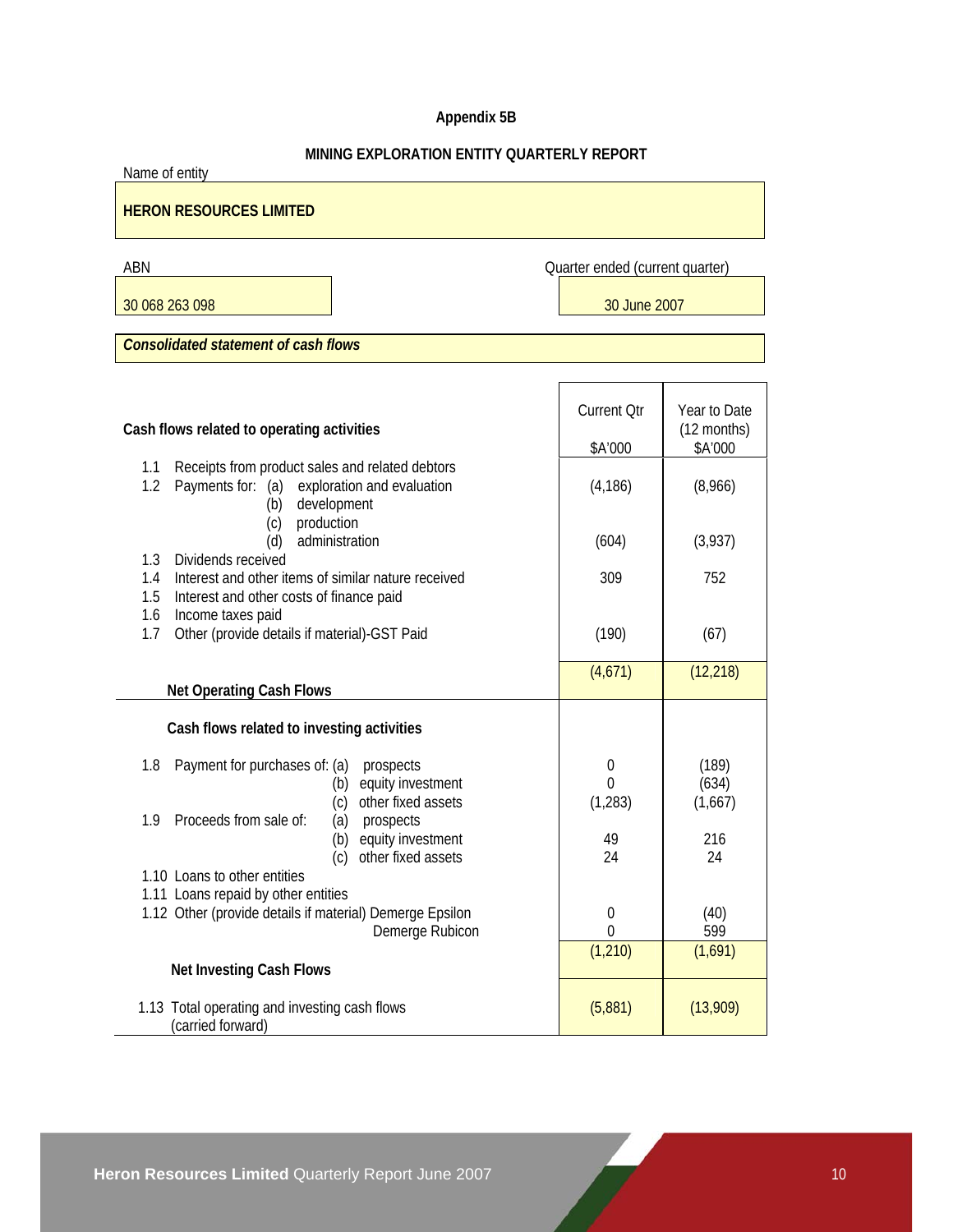| 1.13 Total operating and investing cash flows<br>(brought forward)                                                                                                                                                                           | (5,881) | (13,909) |
|----------------------------------------------------------------------------------------------------------------------------------------------------------------------------------------------------------------------------------------------|---------|----------|
| Cash flows related to financing activities                                                                                                                                                                                                   |         |          |
| 1.14 Proceeds from the issue of shares, options, etc.<br>1.15 Proceeds from the sale of forfeited shares<br>1.16 Proceeds from borrowings<br>1.17 Repayment of borrowings<br>1.18 Dividends paid<br>1.19 Other (provide details if material) | 26,881  | 34,422   |
| Net financing cash flows                                                                                                                                                                                                                     | 26,881  | 34,422   |
| Net increase (decrease) in cash held                                                                                                                                                                                                         | 21,000  | 20,513   |
| 1.20 Cash at beginning of quarter/year to date<br>1.21 Exchange rate adjustments                                                                                                                                                             | 8,691   | 9,178    |
| 1.22 Cash at end of quarter                                                                                                                                                                                                                  | 29,691  | 29,691   |

 **Payments to directors of the entity and associates of the directors, payments to related entities of the entity and associates of the related entities** 

|                                                                     | <b>Current Qtr</b><br>\$A'000 |
|---------------------------------------------------------------------|-------------------------------|
| 1.23 Aggregate amount of payments to the parties included item 1.2  | 323                           |
| 1.24 Aggregate amount of loans to the parties included in item 1.10 |                               |

1.25 Explanation necessary for an understanding of the transactions

 Directors fees, salaries and superannuation (A\$292,087). Provision of office accommodation by director-related entity (A\$17,060). Provision of legal advice by director-related entity (A\$13,735).

### **Non-cash financing and investing activities**

- 2.1 Details of financing and investing transactions which have had a material effect on consolidated assets and liabilities but did not involve cash flows
- 2.2 Details of outlays made by other entities to establish or increase their share in projects in which the reporting entity has an interest

See attached schedule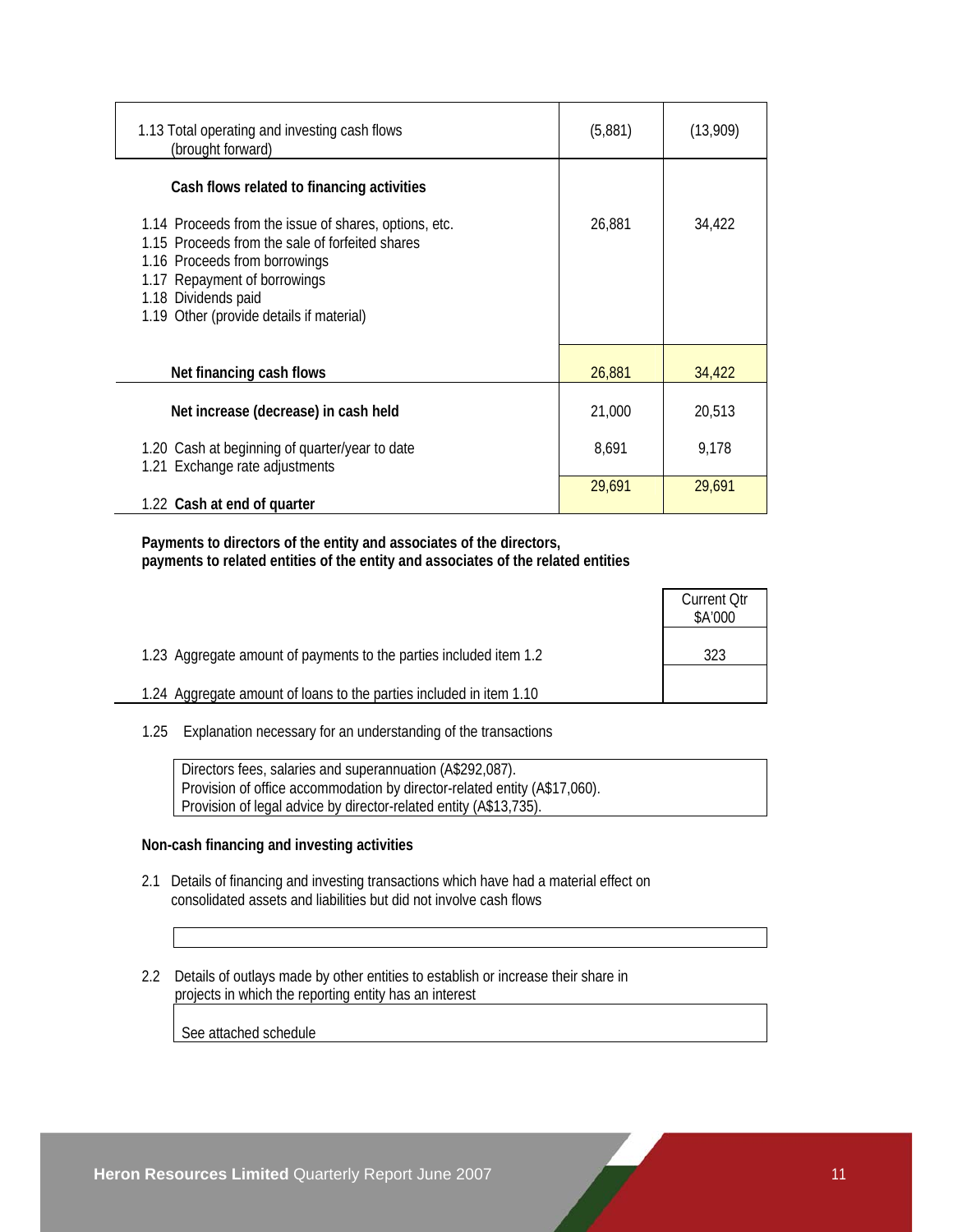### **Financing facilities available**

*Add notes as necessary for an understanding of the position*

|                                 | Amount available<br>\$A'000 | Amount used<br>\$A'000 |
|---------------------------------|-----------------------------|------------------------|
| Loan facilities<br>? 1          |                             |                        |
| 3.2 Credit standby arrangements |                             |                        |

### **Estimated cash outflows for next quarter**

|                                | \$A'000 |
|--------------------------------|---------|
| 4.1 Exploration and evaluation | 6,800   |
| Development<br>4.2             |         |
| Total                          | 6,800   |

### **Reconciliation of cash**

Reconciliation of cash at the end of the quarter (as shown in the consolidated statement of cash flows) to related item

| related items in the accounts as follows.                                                            | \$A'000         | \$A'000         |
|------------------------------------------------------------------------------------------------------|-----------------|-----------------|
| 5.1 Cash on hand and at bank                                                                         | 392             | 125             |
| 5.2 Deposits at call                                                                                 | 28,825          | 8,178           |
| 5.3 Bank Overdraft                                                                                   |                 |                 |
| 5.4 Other (provide details)<br>Property Rental bond<br>Environmental bonds<br><b>Escrow Accounts</b> | 48<br>363<br>63 | 47<br>280<br>61 |
| Total: cash at end of quarter (Item 1.22)                                                            | 29,691          | 8,691           |

Current Quarter

Previous Quarter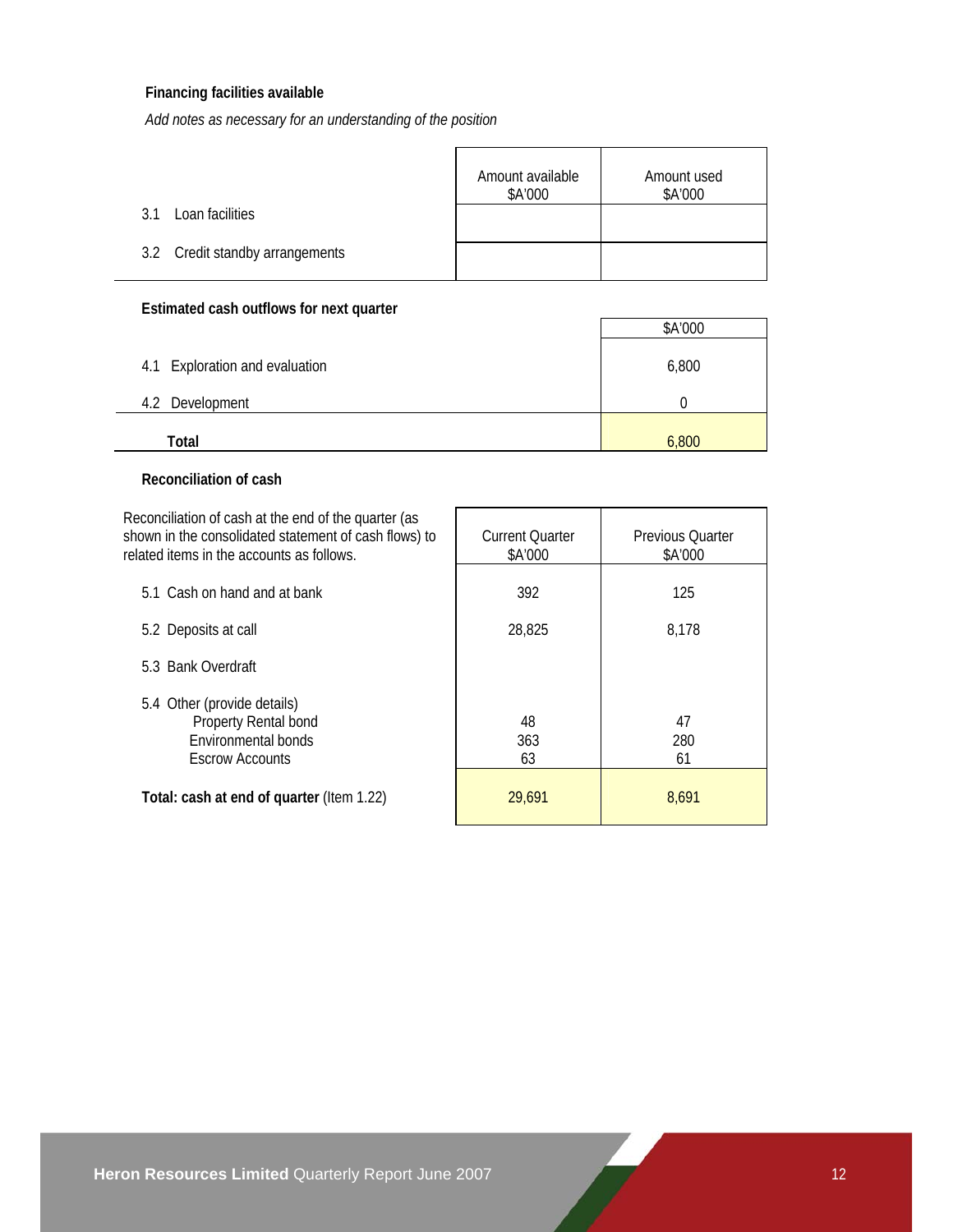### **Changes in interests in mining tenements**

|                                                                            | Tenement<br>reference | Nature of interest<br>(note (2)) | Interest at<br>Begin of<br>Quarter | Interest at<br>End of<br>Quarter |
|----------------------------------------------------------------------------|-----------------------|----------------------------------|------------------------------------|----------------------------------|
| Interests in mining<br>6.1<br>tenements relinquished,<br>reduced or lapsed |                       | See attached<br>schedule         |                                    |                                  |
| Interests in mining<br>6.2<br>tenements acquired or<br>increased           |                       | See attached<br>schedule         |                                    |                                  |

### **Issued and quoted securities at end of current quarter**

 *Description includes rate of interest and any redemption or conversion rights together with prices and dates.* 

|                                                                                                                                                     | Total<br>number         | Number<br>quoted        | Issue price per<br>security<br>(see note 3)<br>(3) | Amount paid up<br>per security (see<br>note 3)<br>(3) |
|-----------------------------------------------------------------------------------------------------------------------------------------------------|-------------------------|-------------------------|----------------------------------------------------|-------------------------------------------------------|
| 7.1 Preference securities<br>(description)                                                                                                          |                         |                         |                                                    |                                                       |
| 7.2 Changes during Quarter<br>(a) Increases through share<br><b>issues</b><br>(b) Decreases through<br>returns of capital,<br>buybacks, redemptions |                         |                         |                                                    |                                                       |
| Ordinary securities                                                                                                                                 | 205,438,847             | 205,438,847             |                                                    |                                                       |
| 7.3 Changes during Quarter *<br>(a) Increases through share<br><b>issues</b><br>(b) Decreases through<br>returns of capital,<br>buybacks            | 23,163,500<br>2,307,000 | 23,163,500<br>2,307,000 | \$1.20<br>\$0.2364                                 | \$1.20<br>\$0.2364                                    |
| 7.4 Convertible debt securities<br>(description)                                                                                                    |                         |                         |                                                    |                                                       |
| 7.5 Changes during Quarter<br>(a) Increases through issues<br>Decreases through<br>(b)<br>securities matured,<br>converted                          |                         |                         |                                                    |                                                       |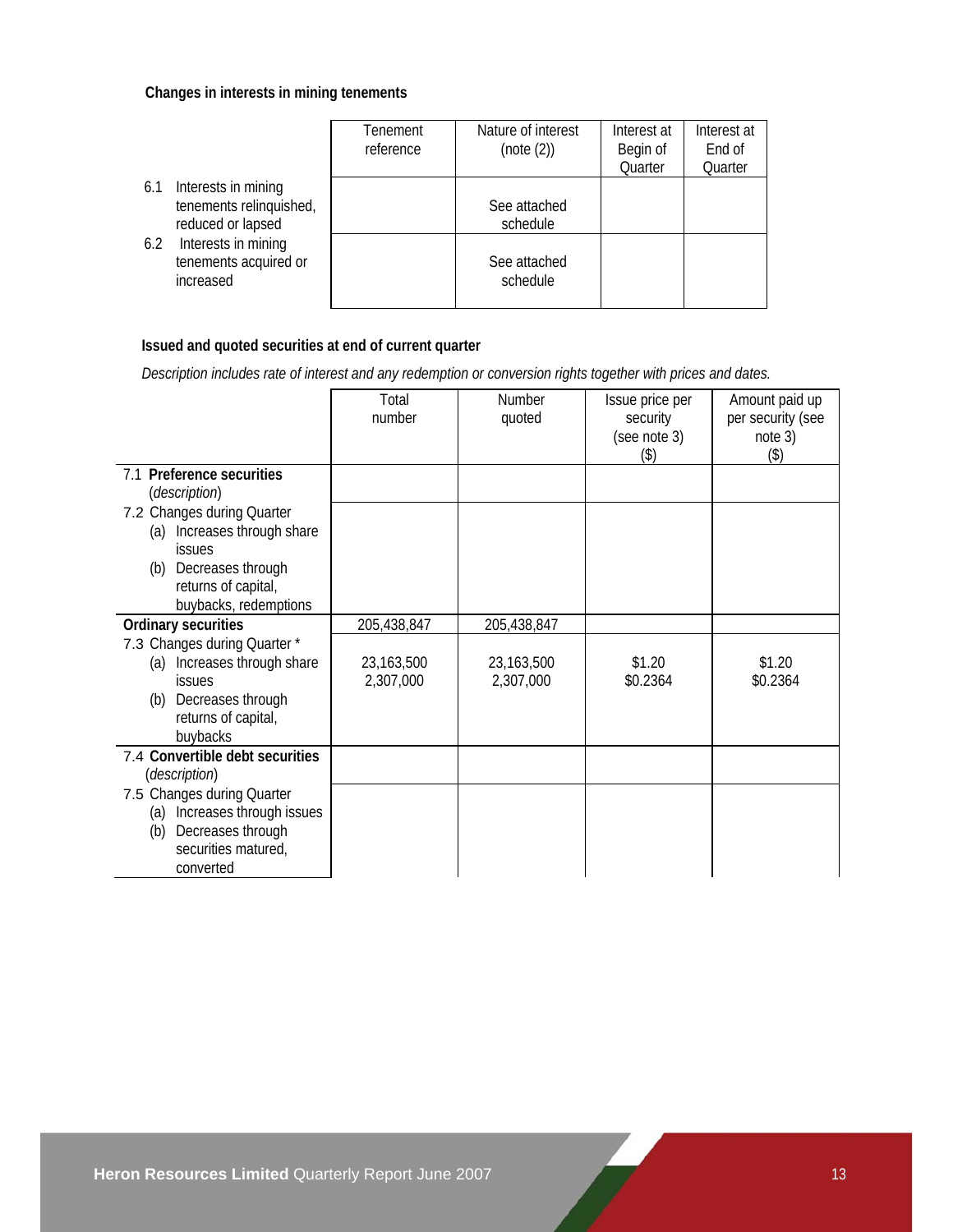| 7.7 Options                  |            |           | <b>Exercise Price</b> | <b>Expiry Date</b> |
|------------------------------|------------|-----------|-----------------------|--------------------|
| (description and conversion  | 2,500,000  | Nil       | \$0.25                | 16/12/2007         |
| factor)                      | 3,000,000  | Nil       | \$0.25                | 31/12/2007         |
|                              | 125,000    | Nil       | \$0.25                | 31/12/2008         |
|                              | 250,000    | Nil       | \$0.60                | 30/06/2009         |
|                              | 1,650,000  | Nil       | \$0.70                | 1/06/2010          |
|                              | 5,000,000  | Nil       | \$0.70                | 7/09/2010          |
|                              | 1,150,000  | Nil       | \$0.70                | 1/11/2010          |
|                              | 5,000,000  | Nil       | \$0.70                | 7/09/2016          |
|                              | 2,750,000  | Nil       | \$1.50                | 31/12/2015         |
|                              | 500,000    | Nil       | \$0.90                | 2/01/2011          |
|                              | 250,000    | Nil       | \$0.90                | 9/01/2011          |
|                              | 1,000,000  | Nil       | \$1.00                | 2/01/2013          |
|                              | 1,250,000  | Nil       | \$1.00                | 9/01/2013          |
|                              | 1,000,000  | Nil       | \$1.50                | 2/01/2013          |
|                              | 1,000,000  | Nil       | \$1.50                | 9/01/2013          |
|                              | 1,000,000  | Nil       | \$1.50                | 19/03/2013         |
|                              | 1,500,000  | Nil       | \$2.00                | 19/03/2013         |
|                              | 1,500,000  | Nil       | \$2.50                | 19/03/2013         |
|                              | 150,000    | Nil       | \$1.50                | 30/06/2011         |
|                              | 100,000    | Nil       | \$1.38                | 30/06/2011         |
|                              | 100,000    | Nil       | \$1.48                | 30/06/2011         |
|                              | 100,000    | Nil       | \$1.54                | 30/06/2011         |
|                              | 1,500,000  | Nil       | \$2.00                | 16/03/2013         |
|                              | 1,500,000  | Nil       | \$2.50                | 16/03/2013         |
|                              | 1,500,000  | Nil       | \$1.00                | 05/06/2012         |
|                              | 3,500,000  | Nil       | \$1.50                | 05/06/2013         |
|                              | 7,500,000  | Nil       | \$2.00                | 05/06/2013         |
|                              | 12,250,000 | Nil       | \$2.50                | 05/06/2014         |
|                              |            |           |                       |                    |
| 7.8 Issued during Quarter    | 150,000    | Nil       | \$1.50                | 30/06/2011         |
|                              | 100,000    | Nil       | \$1.38                | 30/06/2011         |
|                              | 100,000    | Nil       | \$1.48                | 30/06/2011         |
|                              | 100,000    | Nil       | \$1.54                | 30/06/2011         |
|                              | 1,500,000  | Nil       | \$2.00                | 16/03/2013         |
|                              | 1,500,000  | Nil       | \$2.50                | 16/03/2013         |
|                              | 1,500,000  | Nil       | \$1.00                | 05/06/2012         |
|                              | 3,500,000  | Nil       | \$1.50                | 05/06/2013         |
|                              | 7,500,000  | Nil       | \$2.00                | 05/06/2013         |
|                              | 12,250,000 | Nil       | \$2.50                | 05/06/2014         |
|                              |            |           |                       |                    |
| 7.9 Exercised during Quarter | 2,307,000  | 2,307,000 | \$0.2364              | 30/06/2007         |
|                              |            |           |                       |                    |
| 7.10 Expired during Quarter  |            |           |                       |                    |
| 7.11 Debentures              |            |           |                       |                    |
| (totals only)                |            |           |                       |                    |
| 7.12 Unsecured notes         |            |           |                       |                    |
| (totals only)                |            |           |                       |                    |
|                              |            |           |                       |                    |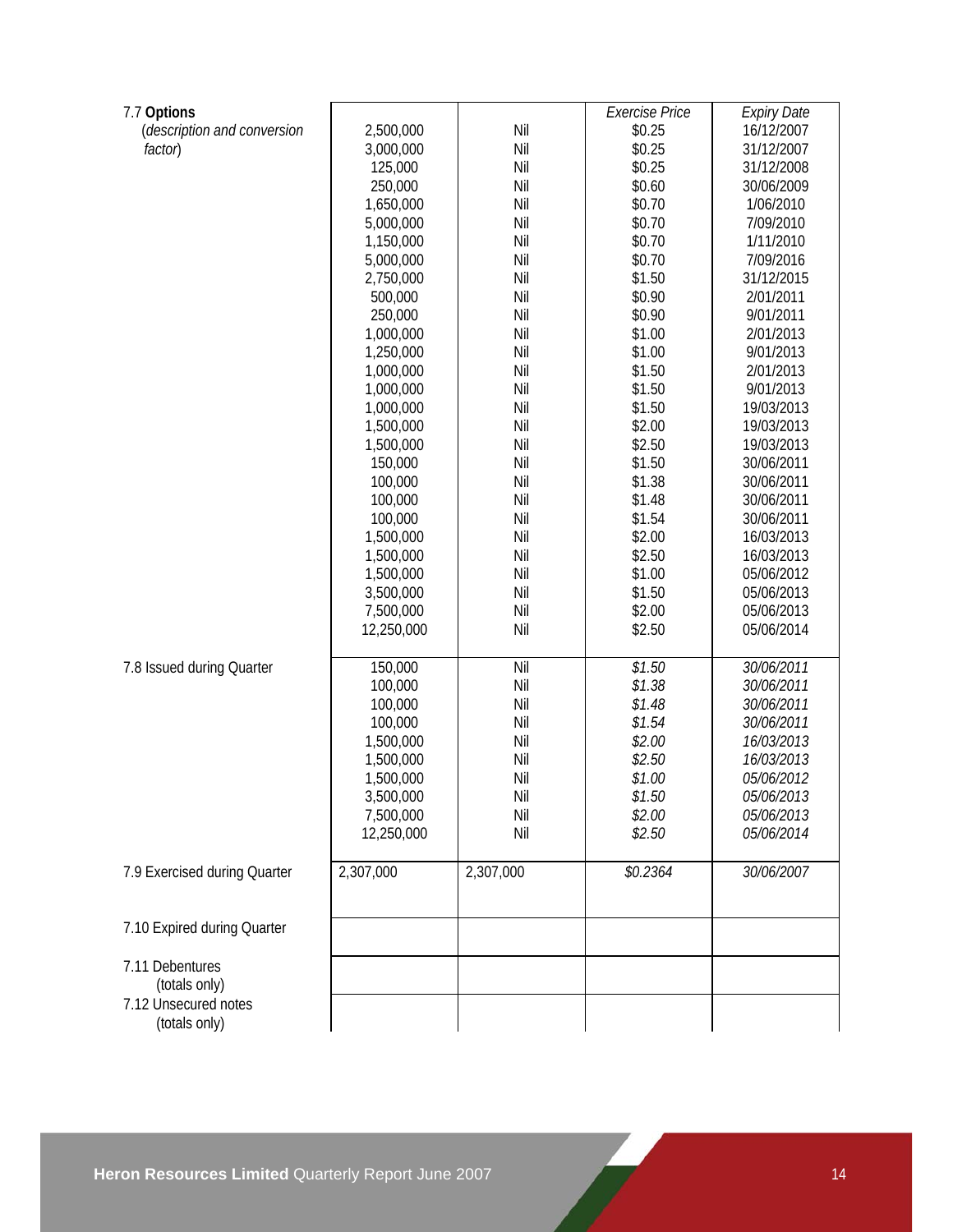### **Compliance 2.2 Details of outlays made by other entities to establish or increase their share in projects in which the reporting entity has an interest.**

- 1. Inco Limited, as general partner of Inco Australia Limited Partnership and Inco Resources (Australia) Pty Limited may earn a 60% interest in the Kalgoorlie Nickel Project tenements through completing a Feasibility Study and procuring finance to build a nickel laterite mining and processing operation, with the cost of feasibility estimated to be \$90,000,000 (US\$68,000,000 assuming an exchange rate of 0.75).
- 2. Bronzewing Gold NL (Bronzewing) may earn a 70% interest in precious metals from Heron's King of Creation Project through expending \$250,000 within four years.
- 3. Jackson Gold Limited (Jackson) may earn a 70% interest in gold and silver minerals through expending \$300,000 within four years. Once Jackson earns its equity, Heron may at its sole discretion contribute on a pro-rata basis, or convert to a 20% free-carried equity to the completion of a Bankable Feasibility Study that recommends commencement of mining, or convert to a 2.5% royalty for recovered metal.

| 6.1       | Interests in Mining Tenements transferred, relinquished, reduced or lapsed |                 |               |
|-----------|----------------------------------------------------------------------------|-----------------|---------------|
| Tenement  | Nature of Interest                                                         | % Begin Quarter | % End Quarter |
| P31/01710 | <b>Registered Holder</b>                                                   | 100             | 0             |
| P31/01711 | <b>Registered Holder</b>                                                   | 100             |               |
| P31/01712 | <b>Registered Holder</b>                                                   | 100             | 0             |
| P31/01713 | <b>Registered Holder</b>                                                   | 100             | 0             |
| M31/00476 | <b>Registered Holder</b>                                                   | 100             | 0             |
| M31/00478 | <b>Registered Holder</b>                                                   | 100             |               |
| E28/01660 | <b>Registered Holder</b>                                                   | 100             | 0             |
| E28/01654 | <b>Registered Holder</b>                                                   | 100             | 0             |
| E38/01926 | <b>Registered Holder</b>                                                   | 100             | 0             |
| E38/00948 | <b>Registered Holder</b>                                                   | 100             | 0             |
| E28/01651 | <b>Registered Holder</b>                                                   | 100             |               |
|           |                                                                            |                 |               |

### **6.2 Interests in Mining Tenements acquired or increased**

| Tenement  | Nature of Interest          | % Begin Quarter | % End Quarter |
|-----------|-----------------------------|-----------------|---------------|
| E31/00803 | <b>Registered Applicant</b> | 0               | 100           |
| E31/00804 | <b>Registered Applicant</b> | 0               | 100           |
| E31/00805 | <b>Registered Applicant</b> | 0               | 100           |
| E39/01322 | <b>Registered Applicant</b> | 0               | 100           |
| E28/01767 | <b>Registered Applicant</b> | 0               | 100           |
| P25/01986 | <b>Registered Applicant</b> | 0               | 100           |
| P25/01987 | <b>Registered Applicant</b> | 0               | 100           |
| P25/01988 | <b>Registered Applicant</b> | 0               | 100           |
| P25/01989 | <b>Registered Applicant</b> | 0               | 100           |
| E15/01005 | <b>Registered Applicant</b> | 0               | 100           |
| E29/00669 | <b>Registered Applicant</b> | 0               | 100           |
| E77/01462 | <b>Registered Applicant</b> | 0               | 100           |
| P26/03618 | <b>Registered Applicant</b> | 0               | 100           |
| E39/01334 | <b>Registered Applicant</b> | 0               | 100           |
| E39/01332 | <b>Registered Applicant</b> | 0               | 100           |
| E39/01333 | <b>Registered Applicant</b> | 0               | 100           |
| E28/01775 | <b>Registered Applicant</b> | 0               | 100           |
| E28/01776 | <b>Registered Applicant</b> | 0               | 100           |
| E39/01339 | <b>Registered Applicant</b> | 0               | 100           |
| E15/01010 | <b>Registered Applicant</b> | 0               | 100           |